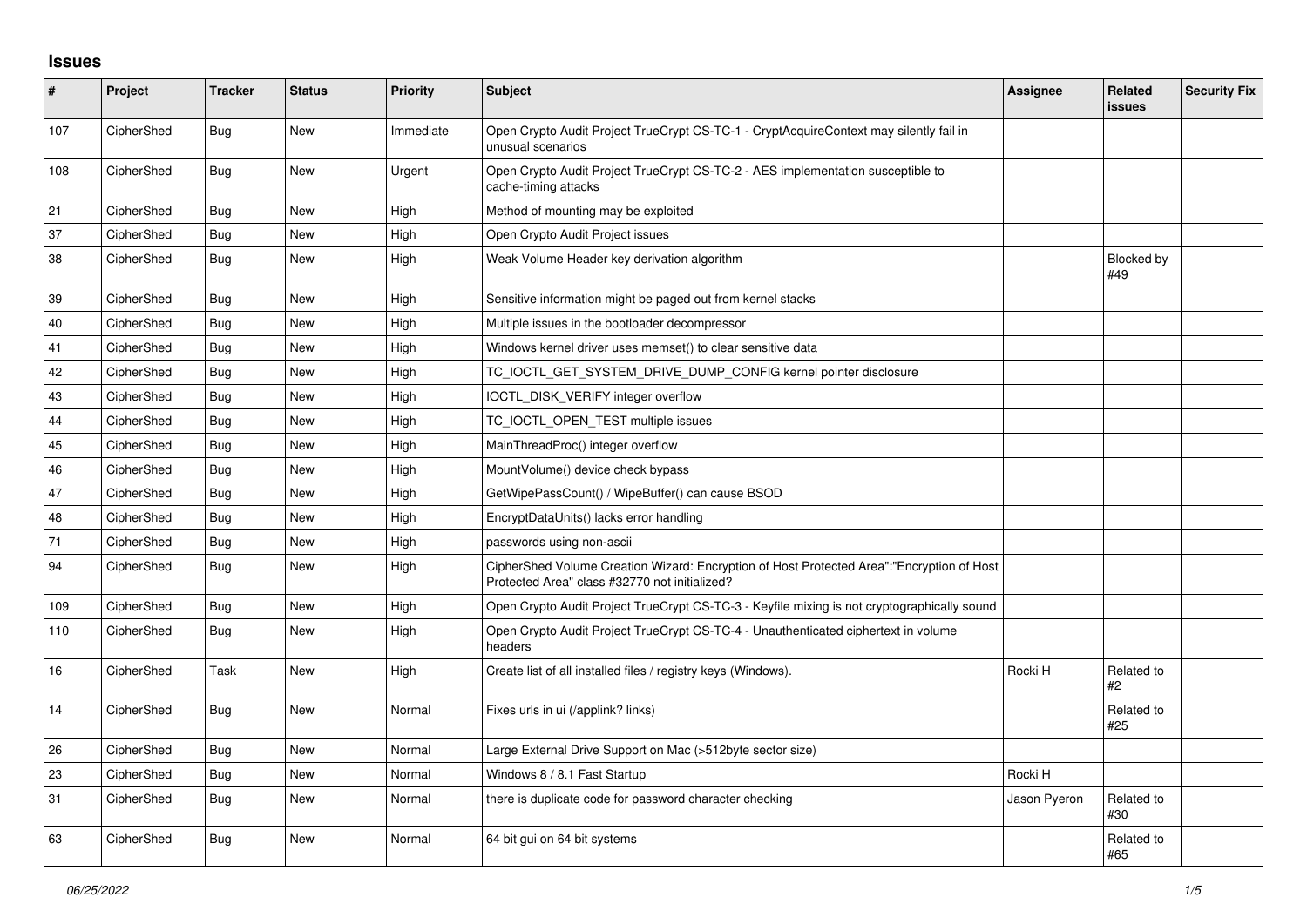| #   | Project    | <b>Tracker</b> | <b>Status</b> | Priority | Subject                                                                                                  | <b>Assignee</b> | Related<br><b>issues</b> | <b>Security Fix</b> |
|-----|------------|----------------|---------------|----------|----------------------------------------------------------------------------------------------------------|-----------------|--------------------------|---------------------|
| 72  | CipherShed | Bug            | New           | Normal   | The installation fails, but a message (from windows?) says it succeeds and asks if you want<br>to reboot |                 |                          |                     |
| 73  | CipherShed | <b>Bug</b>     | New           | Normal   | Truecrypt icon showing in taskbar                                                                        |                 |                          |                     |
| 74  | CipherShed | <b>Bug</b>     | New           | Normal   | Hardcoded Build date in Help->About window                                                               |                 |                          |                     |
| 76  | CipherShed | <b>Bug</b>     | New           | Normal   | MakeSelfExtractingPackage used in CI cannot have dialog boxes                                            |                 |                          |                     |
| 78  | CipherShed | <b>Bug</b>     | New           | Normal   | update the ciphershed.org website, automatically                                                         |                 |                          |                     |
| 83  | CipherShed | <b>Bug</b>     | New           | Normal   | deduplicate file names                                                                                   |                 |                          |                     |
| 84  | CipherShed | <b>Bug</b>     | New           | Normal   | wcsncpy is subject to buffer overflow                                                                    |                 |                          |                     |
| 85  | CipherShed | <b>Bug</b>     | New           | Normal   | Digcode.c is 9917 lines long, split it up                                                                |                 |                          |                     |
| 88  | CipherShed | Bug            | New           | Normal   | smart card support for containers                                                                        |                 |                          |                     |
| 95  | CipherShed | <b>Bug</b>     | New           | Normal   | Platform/SystemException.h and Common/Exception.h define the same class/struct                           |                 |                          |                     |
| 111 | CipherShed | Bug            | New           | Normal   | ui does not show free drives below c: e.g. A: or B:                                                      | Niklas Lemcke   |                          |                     |
| 116 | CipherShed | Bug            | New           | Normal   | create an option for private/global volume mounting                                                      |                 |                          |                     |
| 118 | CipherShed | Bug            | New           | Normal   | upgrading truecrpyt fails if truecrypt is pinned to the taskbar                                          |                 |                          |                     |
| 123 | CipherShed | <b>Bug</b>     | New           | Normal   | losetup anomaly with OpenSUSE 13.1                                                                       |                 |                          |                     |
| 32  | CipherShed | Feature        | New           | Normal   | truecrypt.ch ideas thread                                                                                |                 |                          |                     |
| 33  | CipherShed | Feature        | <b>New</b>    | Normal   | windows comamnd line volume creation                                                                     |                 |                          |                     |
| 34  | CipherShed | Feature        | New           | Normal   | windows mount point support                                                                              |                 | Related to<br>#60        |                     |
| 36  | CipherShed | Feature        | New           | Normal   | support multiple actors to open an encrypted volume                                                      |                 |                          |                     |
| 50  | CipherShed | Feature        | New           | Normal   | Linux FDE                                                                                                |                 | Related to<br>#5         |                     |
| 57  | CipherShed | Feature        | New           | Normal   | Skein support                                                                                            |                 |                          |                     |
| 60  | CipherShed | Feature        | New           | Normal   | Enhanced UX - shell extension for container management                                                   |                 | Related to<br>#34        |                     |
| 61  | CipherShed | Feature        | New           | Normal   | optionally support TPM                                                                                   |                 |                          |                     |
| 62  | CipherShed | Feature        | New           | Normal   | Administrative Configuration for Enterprise IT                                                           |                 |                          |                     |
| 65  | CipherShed | Feature        | New           | Normal   | pure 64 bit version for windows                                                                          |                 | Related to<br>#63        |                     |
| 66  | CipherShed | Feature        | New           | Normal   | provide robust API for usermode interaction with kernel driver                                           |                 |                          |                     |
| 67  | CipherShed | Feature        | New           | Normal   | print a backup                                                                                           |                 |                          |                     |
| 70  | CipherShed | Feature        | New           | Normal   | track git info in build                                                                                  |                 |                          |                     |
| 81  | CipherShed | Feature        | New           | Normal   | Decrypt System drive via commandline                                                                     |                 |                          |                     |
| 82  | CipherShed | Feature        | New           | Normal   | add sparse file detection to non-windows versions                                                        |                 |                          |                     |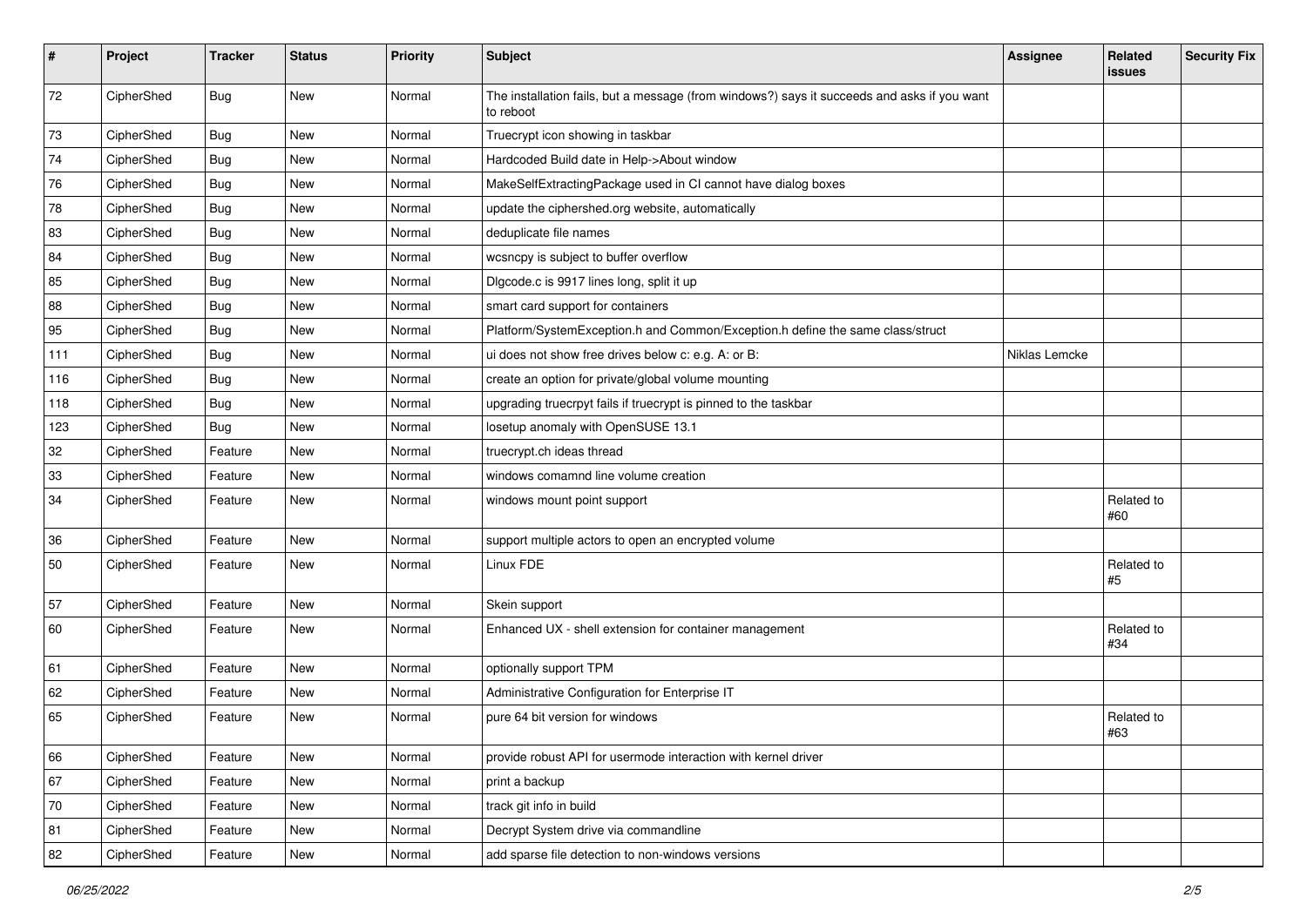| #              | Project    | <b>Tracker</b> | <b>Status</b> | Priority | Subject                                                                                       | <b>Assignee</b>             | Related<br><b>issues</b>                                  | <b>Security Fix</b> |
|----------------|------------|----------------|---------------|----------|-----------------------------------------------------------------------------------------------|-----------------------------|-----------------------------------------------------------|---------------------|
| 89             | CipherShed | Feature        | New           | Normal   | Support the Common Criteria Collaborative Protection Profile for Full Disk Encryption         |                             |                                                           |                     |
| 90             | CipherShed | Feature        | New           | Normal   | cipher setting preference file                                                                |                             |                                                           |                     |
| 91             | CipherShed | Feature        | New           | Normal   | use linked libraries in kernel driver to isolate logical units and later support plugins      |                             |                                                           |                     |
| 92             | CipherShed | Feature        | <b>New</b>    | Normal   | allow change of cipher/key on encrypted container without decrypting                          |                             |                                                           |                     |
| 93             | CipherShed | Feature        | New           | Normal   | support "quick" encrypt for new media (especially flash/SSD)                                  |                             |                                                           |                     |
| 96             | CipherShed | Feature        | <b>New</b>    | Normal   | installer to incorporate a post-installation quick-start wizard                               |                             |                                                           |                     |
| 97             | CipherShed | Feature        | New           | Normal   | Suggestion 1 - Do not use unknown terminology                                                 | Niklas Lemcke               |                                                           |                     |
| 98             | CipherShed | Feature        | New           | Normal   | Suggestion 2 - Do not misuse native UI controls                                               | Niklas Lemcke               |                                                           |                     |
| 102            | CipherShed | Feature        | <b>New</b>    | Normal   | support for serial console in bootloader                                                      |                             |                                                           |                     |
| 99             | CipherShed | Feature        | New           | Normal   | Suggestion 3-Separate required and optional input parameters                                  |                             |                                                           |                     |
| 100            | CipherShed | Feature        | New           | Normal   | Suggestion 4-Display the consequences of an action immediately (Immediacy of<br>consequences) |                             |                                                           |                     |
| 121            | CipherShed | Feature        | New           | Normal   | Support "not" burning CD on encrypting disk operation                                         |                             | Related to<br>#68                                         |                     |
| 122            | CipherShed | Feature        | New           | Normal   | support key escrow                                                                            |                             | Related to<br>#68                                         |                     |
| 124            | CipherShed | Feature        | <b>New</b>    | Normal   | investigate switch to FUDforum from phpBB                                                     |                             |                                                           |                     |
| $\mathbf{1}$   | CipherShed | Task           | New           | Normal   | Detailed review of Windows constant strings                                                   | Paweł<br>Zegartowski        | Related to<br>#2                                          |                     |
| $\overline{2}$ | CipherShed | Task           | <b>New</b>    | Normal   | Upgrade installer to uninstall TrueCrypt                                                      |                             | Related to<br>#1, Related<br>to #13,<br>Related to<br>#16 |                     |
| 3              | CipherShed | Task           | New           | Normal   | Finish initial bitmaps and icons                                                              |                             |                                                           |                     |
| $\overline{4}$ | CipherShed | Task           | New           | Normal   | Get Windows executable signing key                                                            | <b>Bill Cox</b>             |                                                           |                     |
| $\sqrt{5}$     | CipherShed | Task           | New           | Normal   | Linux build, installer, VM                                                                    | Kyle Marek                  | Related to<br>#50                                         |                     |
| 6              | CipherShed | Task           | New           | Normal   | Windows build, installer, VM                                                                  | <b>Bill Cox</b>             |                                                           |                     |
| $\overline{7}$ | CipherShed | Task           | New           | Normal   | Mac build, installer, VM                                                                      | Jason Pyeron                |                                                           |                     |
| 8              | CipherShed | Task           | New           | Normal   | Get graphics artist to work on artwork, icons                                                 |                             |                                                           |                     |
| 9              | CipherShed | Task           | New           | Normal   | Create check-list of features to be tested                                                    | Pier-Luc Caron<br>St-Pierre |                                                           |                     |
| 13             | CipherShed | Task           | New           | Normal   | List of all version numbers                                                                   | Rocki H                     | Related to<br>#2                                          |                     |
| 15             | CipherShed | Task           | New           | Normal   | Create Gnu Info page                                                                          | Eugene Wang                 | Related to<br>#12                                         |                     |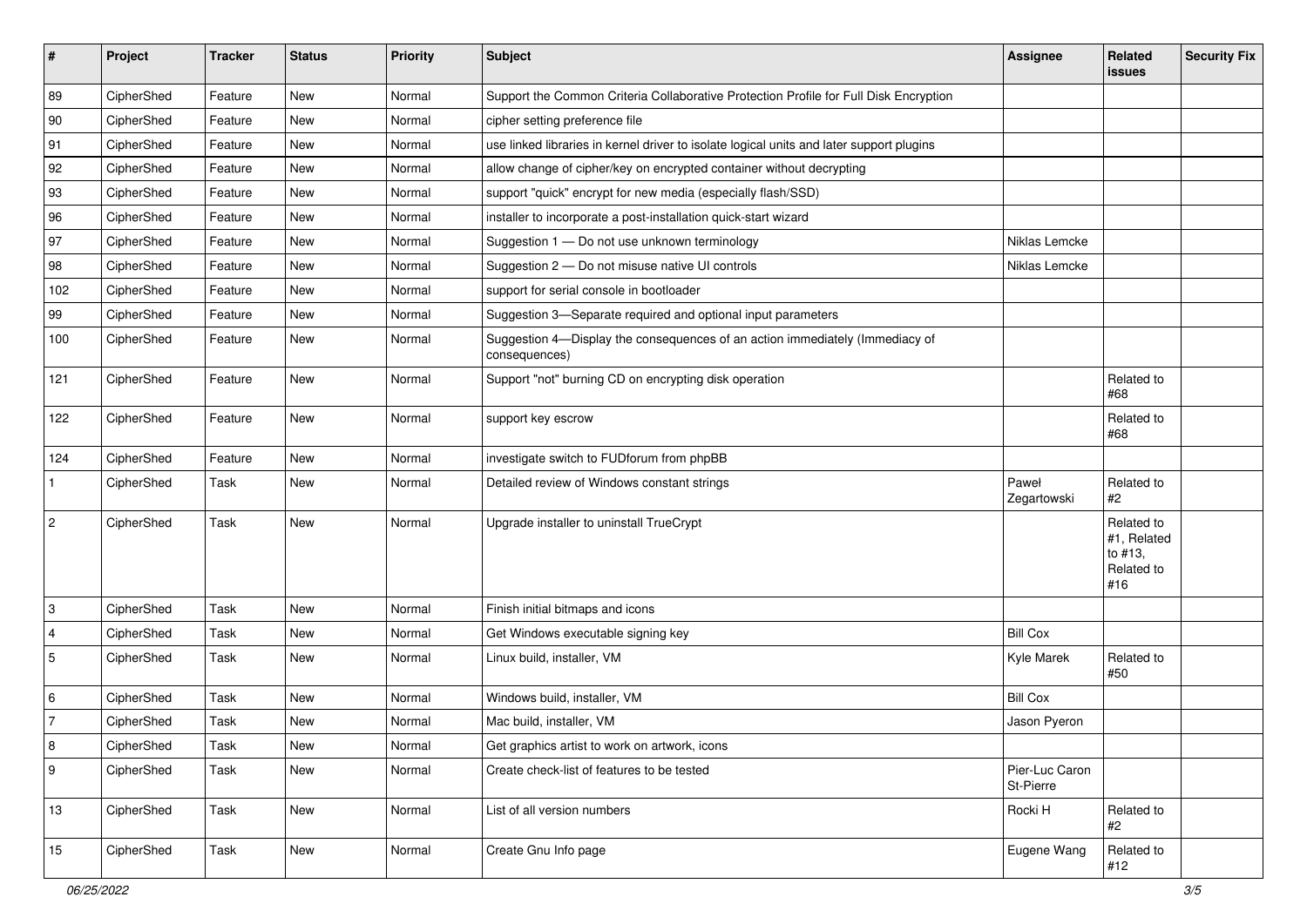| #   | Project    | <b>Tracker</b> | <b>Status</b> | Priority  | Subject                                                             | <b>Assignee</b> | Related<br><b>issues</b> | <b>Security Fix</b> |
|-----|------------|----------------|---------------|-----------|---------------------------------------------------------------------|-----------------|--------------------------|---------------------|
| 17  | CipherShed | Task           | <b>New</b>    | Normal    | Create debian packaging                                             |                 |                          |                     |
| 18  | CipherShed | Task           | <b>New</b>    | Normal    | Create rpm packaging                                                |                 |                          |                     |
| 19  | CipherShed | Task           | New           | Normal    | Create pkgbuild for arch                                            |                 |                          |                     |
| 20  | CipherShed | Task           | New           | Normal    | Create dmg for os x                                                 |                 |                          |                     |
| 24  | CipherShed | Task           | New           | Normal    | Add Windows 8 / Server 2012                                         | Rocki H         |                          |                     |
| 25  | CipherShed | Task           | New           | Normal    | Broken applinks                                                     |                 | Related to<br>#14        |                     |
| 64  | CipherShed | Task           | New           | Normal    | Rewrite or remove LongReverse in Common/Dlgcode.c                   |                 |                          |                     |
| 114 | CipherShed | Task           | New           | Normal    | Real, unified makefiles                                             | Kyle Marek      |                          |                     |
| 56  | CipherShed | <b>Bug</b>     | New           | Low       | FreeBSD support                                                     |                 |                          |                     |
| 59  | CipherShed | Bug            | New           | Low       | optimized rescue disk                                               |                 | Related to<br>#52        |                     |
| 80  | CipherShed | Bug            | New           | Low       | TEST CASE: ubuntu 14 GUI install                                    |                 |                          |                     |
| 10  | CipherShed | Feature        | <b>New</b>    | Low       | Two-factor Pre-boot-authentication with USB stick and Password      |                 |                          |                     |
| 11  | CipherShed | Feature        | New           | Low       | Cipher set enablement                                               |                 |                          |                     |
| 52  | CipherShed | Feature        | New           | Low       | recovery utility & tools                                            |                 | Related to<br>#59        |                     |
| 53  | CipherShed | Feature        | New           | Low       | Portable / non-admin volume browser                                 |                 |                          |                     |
| 54  | CipherShed | Feature        | New           | Low       | Self Destruct Password                                              |                 |                          |                     |
| 58  | CipherShed | Feature        | New           | Low       | Tablet / Touch screen / non-keyboard boot support                   |                 |                          |                     |
| 69  | CipherShed | Feature        | New           | Low       | integration test: mounting and sharing volumes                      |                 |                          |                     |
| 75  | CipherShed | Feature        | New           | Low       | code coverage - ConvertUTF.c                                        |                 |                          |                     |
| 79  | CipherShed | Feature        | New           | Low       | document a list of file systems compatible with Hidden Volume usage |                 |                          |                     |
| 87  | CipherShed | Feature        | New           | Low       | support multiple hidden volumes                                     |                 |                          |                     |
| 103 | CipherShed | Task           | <b>New</b>    | Low       | <b>Const Correctness</b>                                            |                 |                          |                     |
| 106 | CipherShed | Task           | New           | Low       | Disable GitHub issue tracker                                        |                 |                          |                     |
| 22  | CipherShed | <b>Bug</b>     | In Progress   | High      | Change name of software for "1.0" release.                          | Jason Pyeron    |                          |                     |
| 51  | CipherShed | Bug            | In Progress   | Normal    | <b>GUID Partition Table (GPT)</b>                                   | Jason Pyeron    | Related to<br>#55        |                     |
| 55  | CipherShed | <b>Bug</b>     | In Progress   | Normal    | Unified Extensible Firmware Interface (UEFI)                        | Jason Pyeron    | Related to<br>#51        |                     |
| 12  | CipherShed | Task           | In Progress   | Normal    | Write Documentation                                                 | Eugene Wang     | Related to<br>#15        |                     |
| 119 | CipherShed | <b>Bug</b>     | Resolved      | Immediate | DLL side loading attack vulnerability                               | Jason Pyeron    |                          |                     |